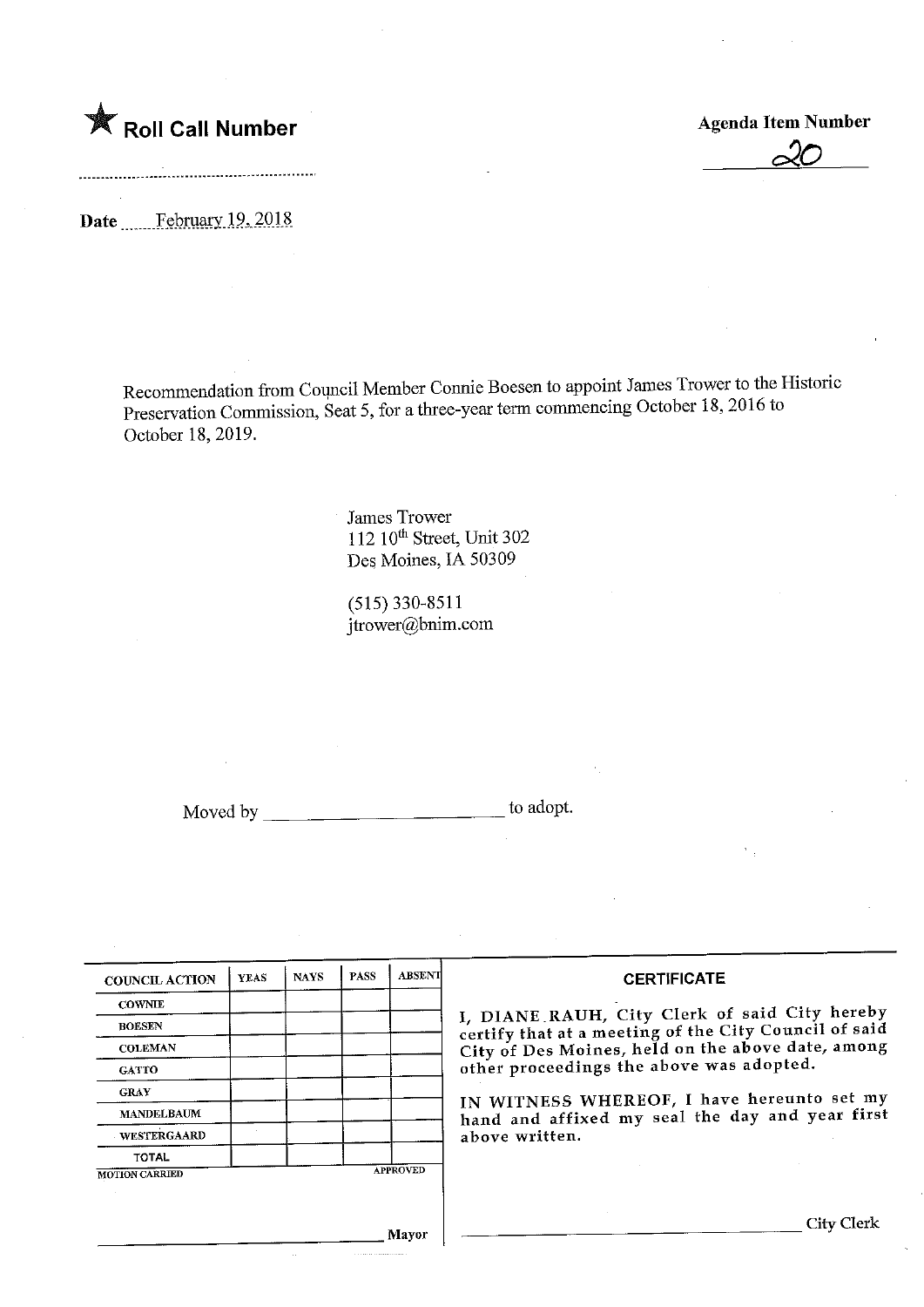## James Trower

112 10th Street, Unit 302 Des Moines, IA 50309 515.330.8511 jtrower@bnim.com

## Education

 $\overline{1}$ 

2004 Bachelor of Architecture, 5-Year Professional Degree with Distinction Iowa State University College of Design, Ames, IA

## Professional Experience

| 2006- Current | BNIM Architects, Des Moines, IA<br>Proiect Manager                          |
|---------------|-----------------------------------------------------------------------------|
| 2014-2016     | The Weitz Company, Des Moines, IA<br>Proiect Manager                        |
| 2013          | Neumann Monson Architects, Des Moines, IA<br>Project Manager                |
| 2008-12       | BNIM Architects, Des Moines, IA<br>Project Designer                         |
| 2005-08       | Herbert Lewis Kruse Blunck Architecture, Des Moines, IA<br>Intern Architect |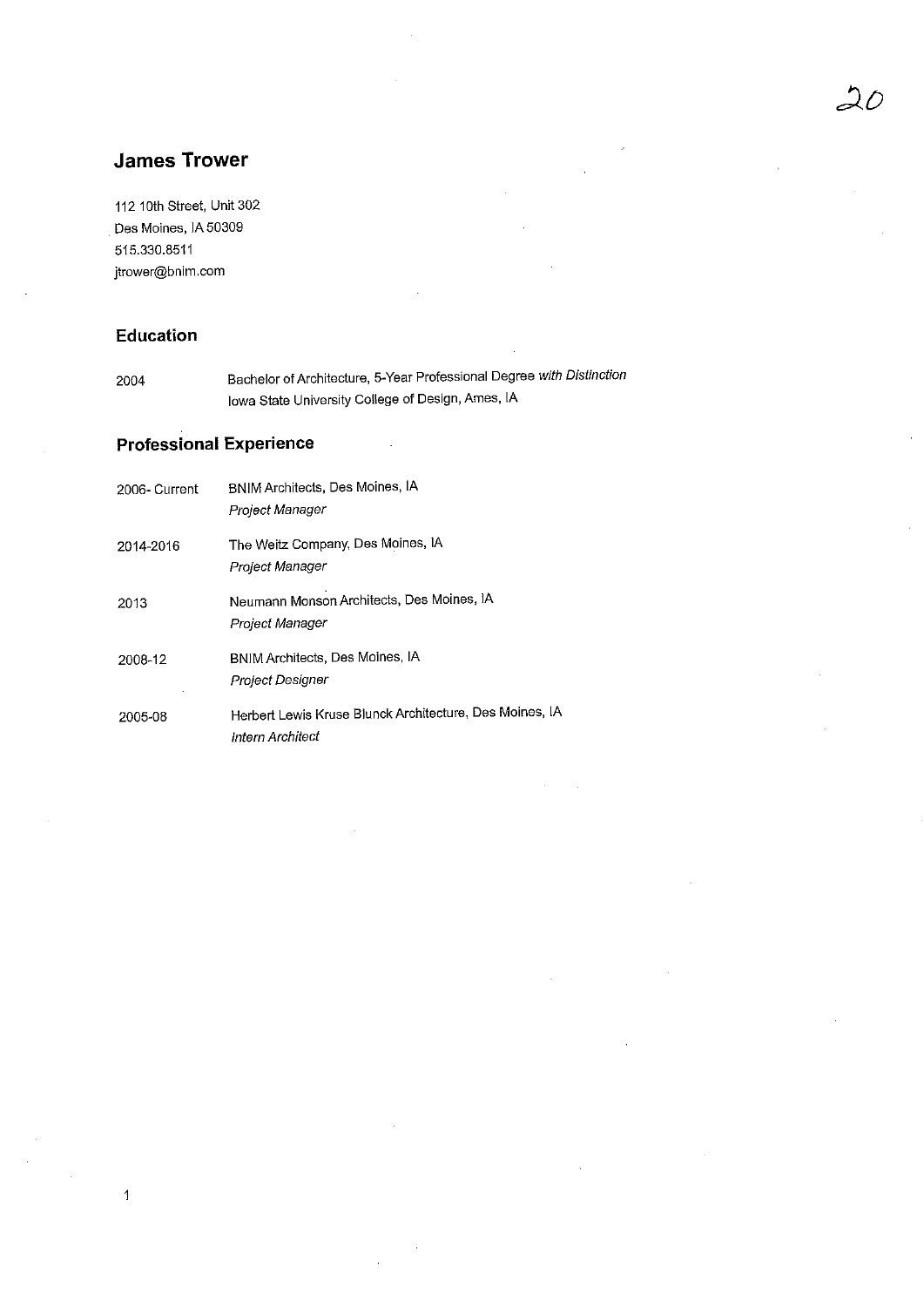# Selected Projects

 $\mu$ 

 $\bar{\beta}$ 

#### Historic Restorations

| 2016                       | 1417 Walnut Street, Des Moines, IA                                                         |
|----------------------------|--------------------------------------------------------------------------------------------|
|                            | Building Shell Restoration, Residential, & Retail                                          |
| 2013                       | 210 Court Avenue, Des Moines, IA                                                           |
|                            | <b>Building Shell Restoration</b>                                                          |
| 2010                       | 309 East Walnut Street, Des Moines, IA                                                     |
|                            | Storefront Restoration                                                                     |
| 2008                       | Salisbury House and Gardens, Exhibit Rooms, Des Moines, IA                                 |
|                            | Interior Renovation and Displays for Antique Cosmetics                                     |
| 2005-08                    | 500 Block of East Grand Avenue, Des Moines, IA                                             |
|                            | Restoration & Renovation of Building Shells, Residential, Office, Retail, & Indoor Parking |
| <b>Mixed-Use Buildings</b> |                                                                                            |
| 2017                       | 665 Grand Avenue                                                                           |
|                            | New 3-Story Building                                                                       |
| 2013                       | 350 East Locust, Des Moines, IA                                                            |
|                            | New 5-Story Mixed-Use Building                                                             |
| 2011-12                    | Missouri State University Walnut Street Housing, Springfield, MO                           |
|                            | New 130,00 sf Mixed-Use Building                                                           |
| <b>Tenant Interiors</b>    |                                                                                            |
| 2016                       | Fontenelle Supply Co.                                                                      |
|                            | Interior Retail Renovation                                                                 |
| 2013                       | Neumann Monson Architects Office, Des Moines, IA                                           |
|                            | Interior Office Renovation                                                                 |
| 2010                       | Screenscape Studios, West Des Moines, IA                                                   |
|                            | Interior Office Renovation                                                                 |
| 2011                       | BNIM Architects Office, Des Moines, IA                                                     |
|                            | Interior Office Renovation                                                                 |
| 2006                       | Miyabi 9, Des Moines, IA                                                                   |
|                            | Restaurant Interior                                                                        |
| 2005                       | Lucca                                                                                      |
|                            | Restaurant Interior                                                                        |

 $\mathfrak{p}$ 

 $\sigma$ 

 $\frac{1}{2}$ 

 $\frac{1}{2} \frac{1}{2} \frac{1}{2} \frac{1}{2} \frac{1}{2} \frac{1}{2} \frac{1}{2} \frac{1}{2} \frac{1}{2}$ 

 $\bar{z}$ 

 $\ddot{\phantom{1}}$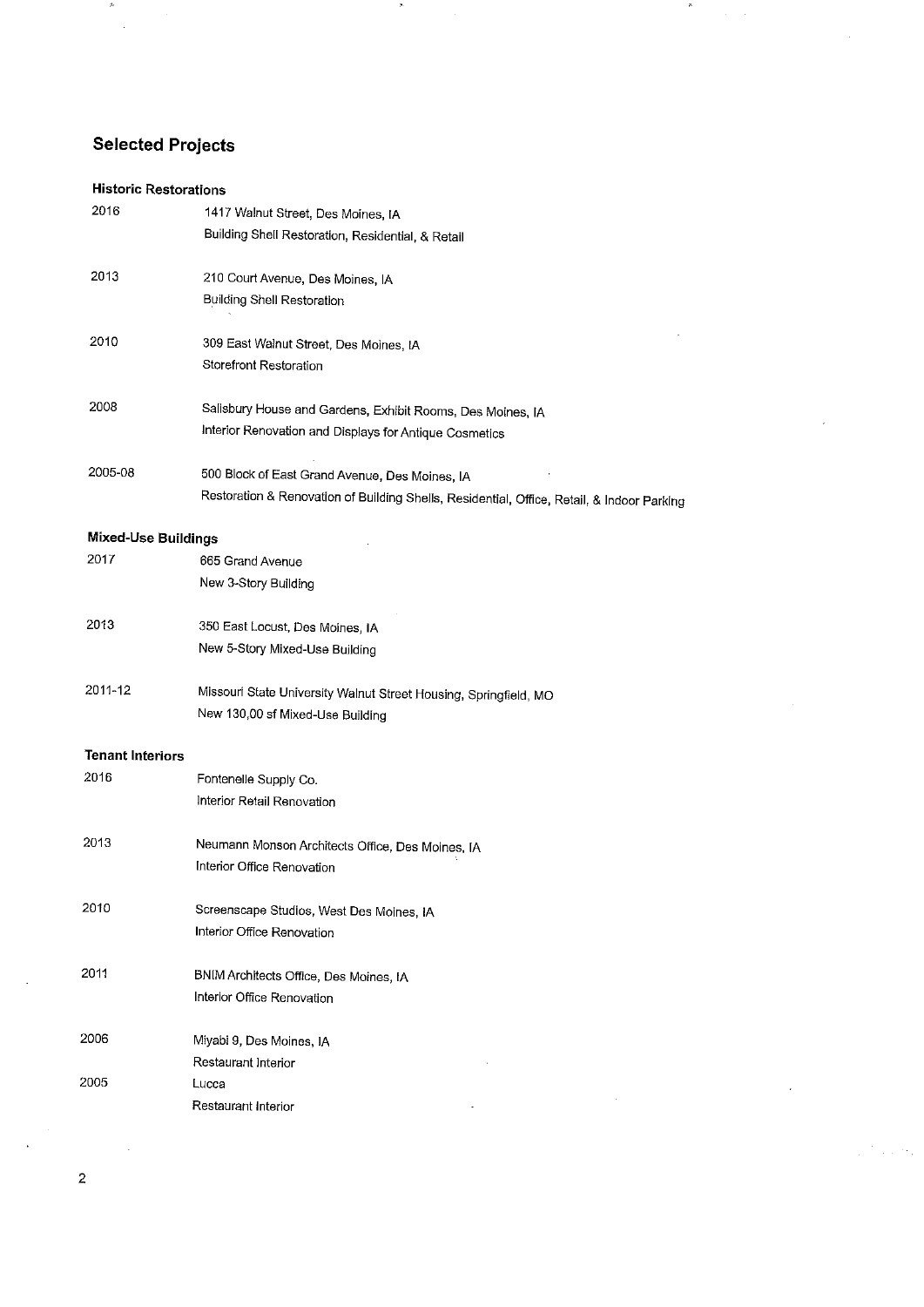#### Higher Education Buildings

| 2017                       | University of Iowa Museum of Art                                                                                         |
|----------------------------|--------------------------------------------------------------------------------------------------------------------------|
|                            | New 63,000 sf Educational Building                                                                                       |
| 2012                       | University of Iowa Visual Arts Building, Iowa City, IA<br>New 125,000 sf Educational Building; LEED Silver Certification |
|                            | Design Architect is Steven Holl Architects                                                                               |
| $\frac{12011 - 12}{20}$    | Missouri State University Walnut Street Housing, Springfield, MO                                                         |
|                            | New 130,00 sf Mixed-Use Building                                                                                         |
| 2010-12                    | Iowa State University Troxel Hall, Ames, IA                                                                              |
|                            | New 400-Seat Auditorium; LEED Silver Certification                                                                       |
| 2009-10                    | Private Retreat, Truro, IA                                                                                               |
|                            | New 6,000 sf Vacation Residence                                                                                          |
| 2008                       | Grinnell College Nollen House, Grinnell, IA                                                                              |
|                            | Addition to Administration Building                                                                                      |
| 2007-08                    | Iowa State University Memorial Union Conference Rooms & Multicultural Center, Ames, IA                                   |
|                            | Interior Renovation                                                                                                      |
| <b>Corporate Buildings</b> |                                                                                                                          |
| 2005-06                    | Wells Fargo Financial Northstar Building, Des Moines, IA                                                                 |

 $20$ 

 $\overline{\mathbf{r}}$ 

J,

| 2005-06 | Wells Fargo Financial Northstar Building, Des Moines, IA |
|---------|----------------------------------------------------------|
|         | New 9-Story Office Building                              |
|         | Design Architect is Pickard Chilton                      |

#### Residences

| 2017    | 1510 Bell Ave                   |
|---------|---------------------------------|
|         | Master Suite Addition           |
|         |                                 |
| 2009-10 | Private Retreat, Truro, IA      |
|         | New 6,000 sf Vacation Residence |
|         |                                 |

## Art

| 2014 | Des Moines Art Center, Eiel's Closet, Des Moines, IA |
|------|------------------------------------------------------|
|      | Exhibition                                           |
|      | In Collaboration with Pete Goche                     |

 $\overline{3}$ 

 $\overline{\phantom{a}}$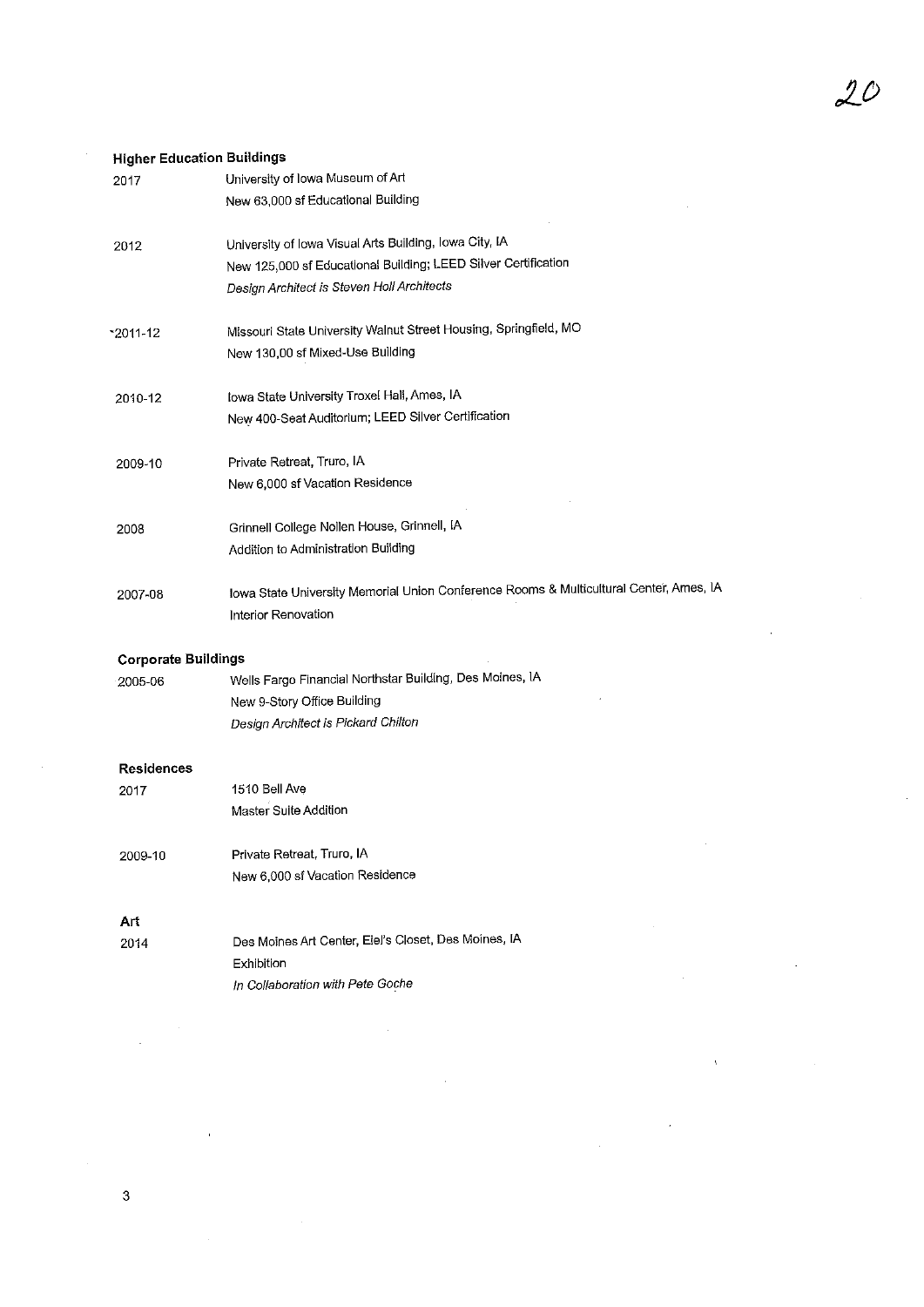## Awards<br>2015 AIA Iowa Chapter Merit Award of Excellence 350 East Locust 2013 AIANational Honor Award for Interior Architecture BN I M Architects Office 2012 AIA Central States Region Honor Award of Excellence in Interiors **BNIM Architects Office** 2012 AIA Iowa Chapter MeritAward of Excellence BNIM Architects Office 2012 AIA Kansas Chapter Honor Award of Excellence<br>BNIM Architects Office BNIM Architects Office 2011 AiACentra! States Region Honor Award of Excellence in Interiors Private Retreat 2011 AIA Kansas Chapter Honor Award of Excellence Private Retreat 2010 AIA Iowa Chapter Honor Award of Exceilence Private Retreat 2010 AIA Iowa Chapter Honor Award of Excellence Iowa State University Memorial Union Multicultural Center

Í

 $\mu$ 

 $\overline{4}$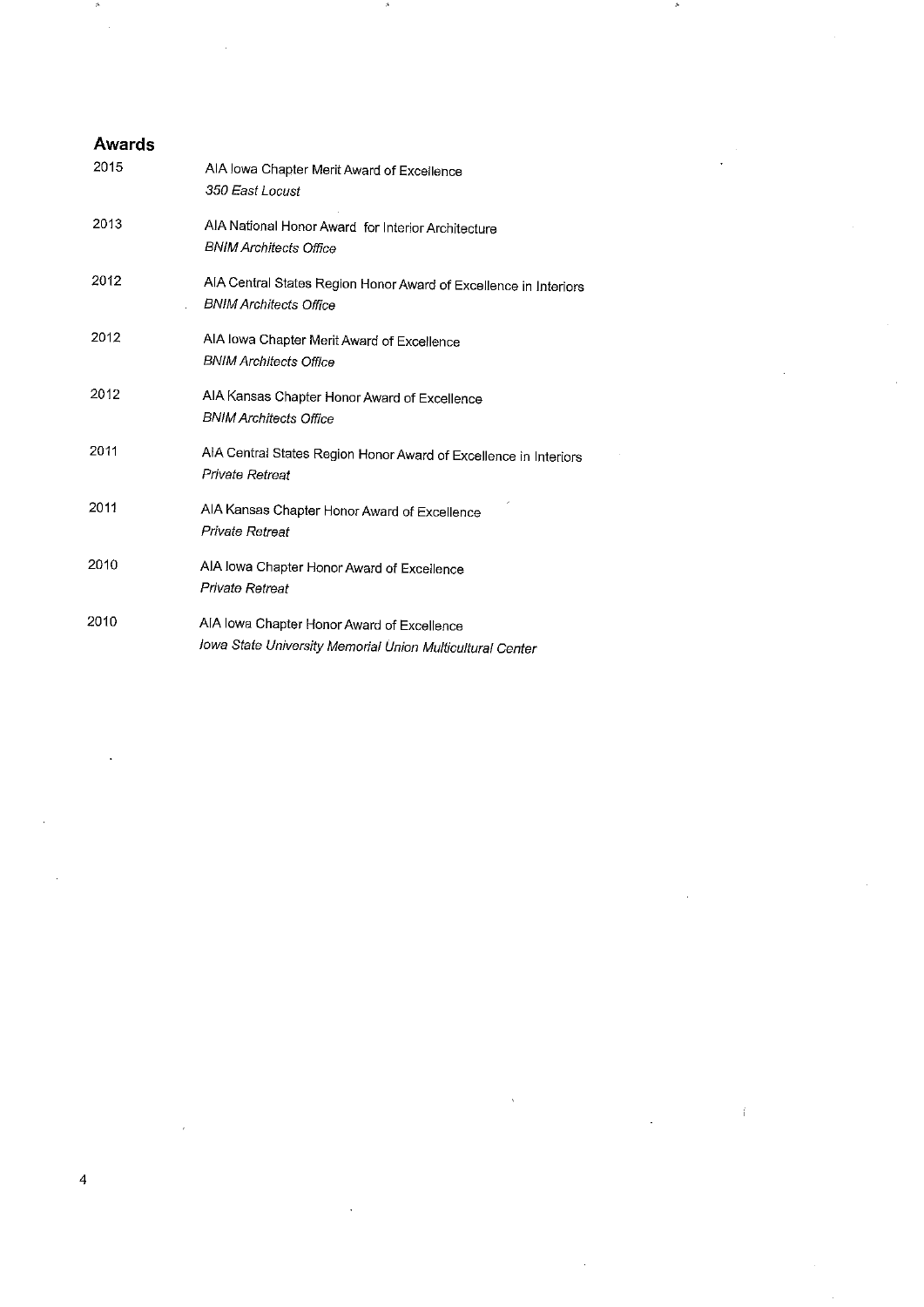## City of Des Moines, Iowa Boards and Commissions Board Composition

# Historic Preservation Commission

| Description:                                                           | Reviews and acts upon all applications for certificates of appropriateness; reviews and<br>makes recommendations to the City Council on proposals for designation of historic<br>districts, amendments to boundaries of existing historic districts, and repeal of existing<br>historic districts; cooperates with property owners and City agencies and departments to<br>develop preservation solutions and plans; furthers the historic preservation efforts in the city;<br>makes recommendations for the listing of a historical district or site in the National Register<br>of Historic Places.                                                                                                                                                                                                                                                                                                                  |
|------------------------------------------------------------------------|-------------------------------------------------------------------------------------------------------------------------------------------------------------------------------------------------------------------------------------------------------------------------------------------------------------------------------------------------------------------------------------------------------------------------------------------------------------------------------------------------------------------------------------------------------------------------------------------------------------------------------------------------------------------------------------------------------------------------------------------------------------------------------------------------------------------------------------------------------------------------------------------------------------------------|
| Staff contact:                                                         | Jason VanEssen 283-4147<br>Michael Ludwig 283-4810                                                                                                                                                                                                                                                                                                                                                                                                                                                                                                                                                                                                                                                                                                                                                                                                                                                                      |
| Term length:<br>Expiration:<br>Meetings:<br>Location:<br>Requirements: | Three years<br>Sherman Hill - October 18th; Owl's Head - March 28th<br>5:30 PM, Third Wednesday of each month,<br>1551 E. Martin Luther King, Jr. Parkway<br>Municipal Services Center, City Council Chambers, Room: Second floor<br>GENDER BALANCE REQUIRED - Six at-large members and two residents from each<br>designated historic district. At the time of their appointment, each member shall have a<br>demonstrated interest in historic preservation. Within one year of their initial appointment,<br>each person shall attend at least one training seminar providing training on the duties of a<br>local historic preservation review commission. Each member of the City Council may<br>recommend a candidate to fill one of the at-large positions on the commission. The mayor<br>may recommend candidates to fill each of the positions to be held by a resident of a<br>designated historic district. |
|                                                                        | Prof. requirements: Each of the at-large members shall have at least one of the following professional<br>qualifications: architect, urban planner, structural or civil engineer, historian, sociologist, real<br>estate broker, or builder.                                                                                                                                                                                                                                                                                                                                                                                                                                                                                                                                                                                                                                                                            |

| <b>Member Information</b>                                                          |                                                                       |                                                                                                  |                                                                                 |
|------------------------------------------------------------------------------------|-----------------------------------------------------------------------|--------------------------------------------------------------------------------------------------|---------------------------------------------------------------------------------|
| Joel Aschbrenner<br>735 34th Street<br>Des Moines 50312                            | $(C)$ :<br>515 865-7666<br>(D):<br>$(E)$ :<br>$(W)$ .                 | Term expires:<br>Took office:<br>Appointed by:<br>Residing in Ward: 3<br>Eligibility:<br>Gender: | 10/18/2020<br>12/4/2017<br>3 - Ward 3<br>Not eligible for reappointment<br>Male |
| Seat: 09 - Professional<br>Patricia A Barry<br>451 29th Street<br>Des Moines 50312 | (C): 515 248-8275<br>(D): 515 248-8275<br>515 280-7365<br>(E):<br>(W) | Term expires:<br>Took office:<br>Appointed by:<br>Residing in Ward: 3<br>Eligibility:            | 3/28/2016<br>2/14/2011<br>7 - Mayor<br>Not eligible for reappointment           |
| Seat: 01 - Owls Head                                                               |                                                                       | Gender:                                                                                          | Female                                                                          |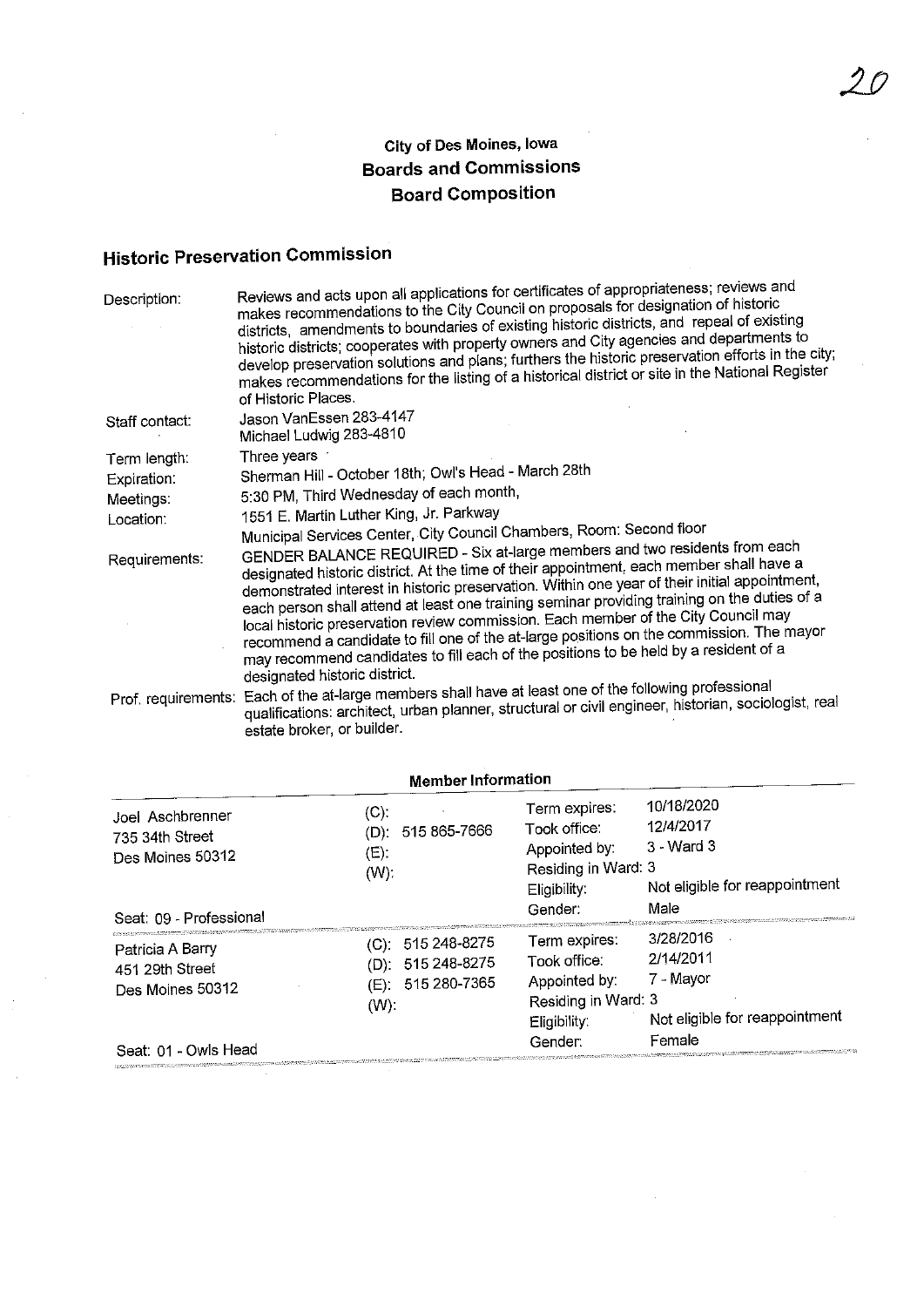## Board Composition February 14,2018

 $\sim$   $\alpha$ 

 $\mathcal{L}^{\text{max}}_{\text{max}}$ 

| Page 2 of 3 |  |  |
|-------------|--|--|
|-------------|--|--|

 $\sim$ 

 $\mathcal{L}^{\mathcal{L}}$ 

| <b>Member Information</b>                                                                                   |                                                                 |                                                                                                  |                                                                                                  |
|-------------------------------------------------------------------------------------------------------------|-----------------------------------------------------------------|--------------------------------------------------------------------------------------------------|--------------------------------------------------------------------------------------------------|
| Breann A Bye<br>523 Franklin Avenue<br>Des Moines 50314<br>Seat: 11 - Riverbend Historic<br><b>District</b> | (C): 641 521-9340<br>(D): 641 521-9340<br>(E).<br>$(W)$ :       | Term expires:<br>Took office:<br>Appointed by:<br>Residing in Ward: 1<br>Eligibility:<br>Gender: | 2/3/2015<br>2/13/2012<br>7 - Mayor<br>Eligible for reappointment<br>Female                       |
| <b>Elaine Estes</b><br>944 Ninth Street<br>Des Moines 50309<br>Seat: 06 - Professional                      | $(C)$ .<br>$(D)$ :<br>(E): 515 244-1462<br>$(W)$ :              | Term expires:<br>Took office:<br>Appointed by:<br>Residing in Ward: 3<br>Eligibility:<br>Gender: | 10/18/2001<br>10/18/1983<br>6 - At Large B - Coleman<br>Not eligible for reappointment<br>Female |
| Scotney J Fenton<br>1245 42nd Street<br>Des Moines 50311<br>Seat: 10 - Professional                         | $(C)$ :<br>$(D)$ :<br>(E): 515 277-8934<br>(W): 515 288-3141    | Term expires:<br>Took office:<br>Appointed by:<br>Residing in Ward: 1<br>Eligibility:<br>Gender: | 10/18/2011<br>9/13/2004<br>$4 - Ward 4$<br>Not eligible for reappointment<br>Male                |
| Martha Green<br>815 8th Street<br>Des Moines 50314<br>Seat: 04 - Sherman Hill                               | $(C)$ :<br>(D): 515 681-2030<br>$(E)$ :<br>$(W)$ :              | Term'expires:<br>Took office:<br>Appointed by:<br>Residing in Ward: 3<br>Eligibility:<br>Gender: | 10/18/2018<br>3/7/2016<br>7 - Mayor<br>Eligible for reappointment<br>Female                      |
| Michael Hildebrand<br>410 Franklin Avenue<br>Des Moines 50314<br>Seat: 07 - Professional                    | $(C)$ :<br>(D): 515 271-0683<br>(E):<br>(W): 515 248-8631       | Term expires:<br>Took office:<br>Appointed by:<br>Residing in Ward: 1<br>Eligibility:<br>Gender: | 10/18/2018<br>10/24/2016<br>1 - Ward 1<br>Eligible for reappointment<br>Male                     |
| Susan Holderness<br>2900 Forest Drive<br>Des Moines 50312<br>Seat: 02 - Owls Head                           | $(C)$ :<br>$(D)$ :<br>515 246-1885<br>(E):<br>(W): 515 226-5651 | Term expires:<br>Took office:<br>Appointed by:<br>Residing in Ward: 3<br>Eligibility:<br>Gender: | 3/28/2004<br>1/19/1998<br>7 - Mayor<br>Not eligible for reappointment<br>Female                  |

 $\sim$ 

 $\sim 10^6$ 

 $\ddot{\phantom{a}}$ 

 $\sim$